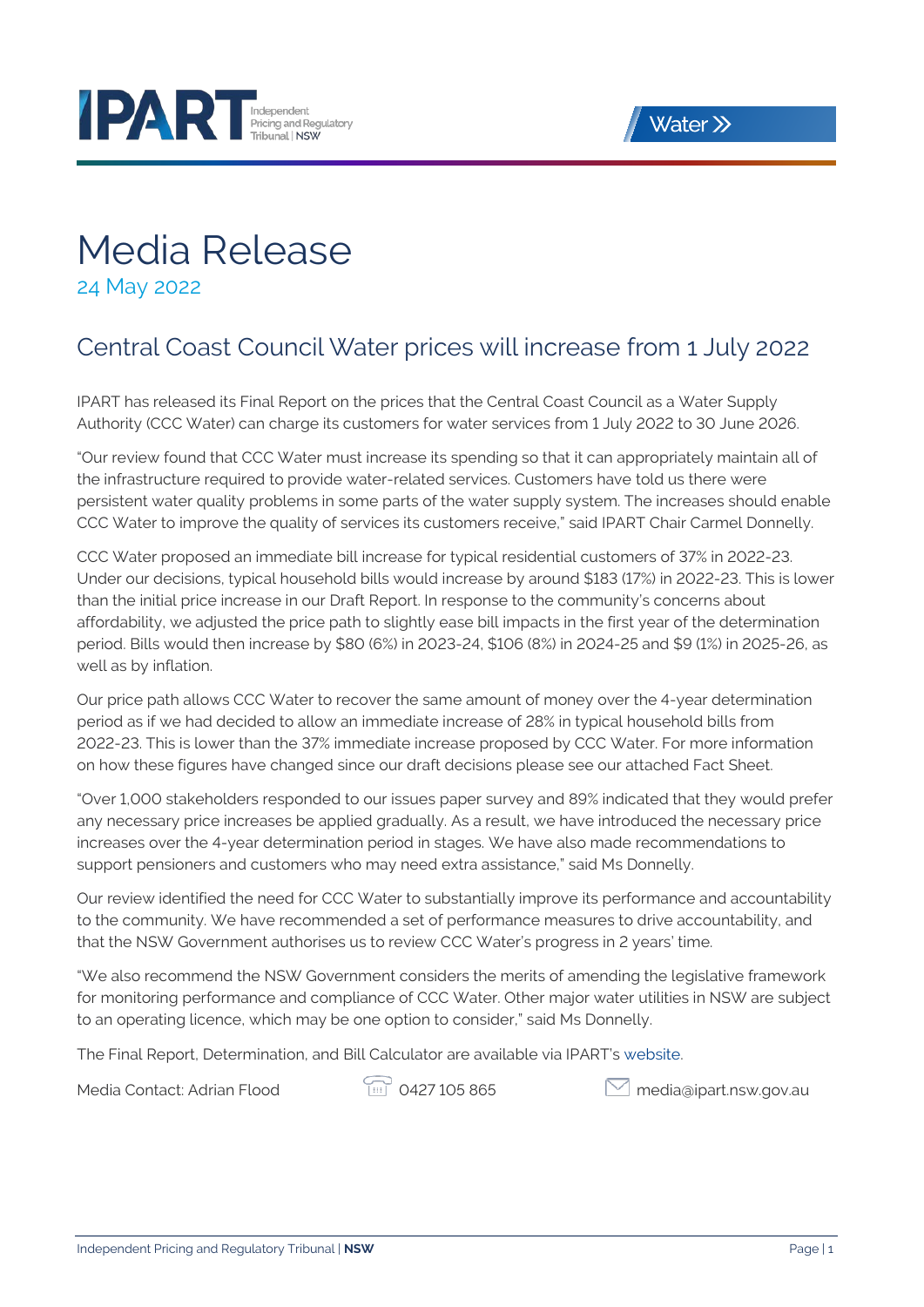# Fact Sheet – CCC Water and IPART prices compared

The maximum prices we have set would increase typical household bills by about 17% (or about \$183) to \$[1](#page-1-0),242 on 1 July 2022.<sup>1</sup> Typical household bills would then continue to increase by 6%, 8% and 1% (plus inflation) over the next 3 years.

Our pricing decisions allow CCC Water to collect the same amount of money from customers over 4 years as if we had decided to allow an immediate increase of 28% on 1 July 2022. This is lower than the 37% (i.e. about \$397) bill increase CCC Water proposed begin from 1 July 2022.

CCC Water initially proposed a 34% bill increase, however, as explained further below, updated for inflation, this now represents a 37% increase. We updated this to show what the bill impacts would be if we had accepted CCC Water's proposal in full.

Inflation has been the main driver of changes between our Draft Report and Final Report. Our draft decisions would have allowed CCC Water to collect the same amount of money from customers over 4 years as an immediate increase of 25%, however, as explained further below, updated for inflation, this now represents a 28% increase.



#### We set prices to increase in stages instead of all in one go

In response to community feedback and to allow customers more time to manage the impacts on their bills, we set CCC Water's prices so that prices increase in stages over the 2022 determination period rather than all in one go from 1 July 2022.

<span id="page-1-0"></span><sup>1</sup> A typical household bill is based on a household living in a house, with a water usage of 170 kilolitres (kL) a year.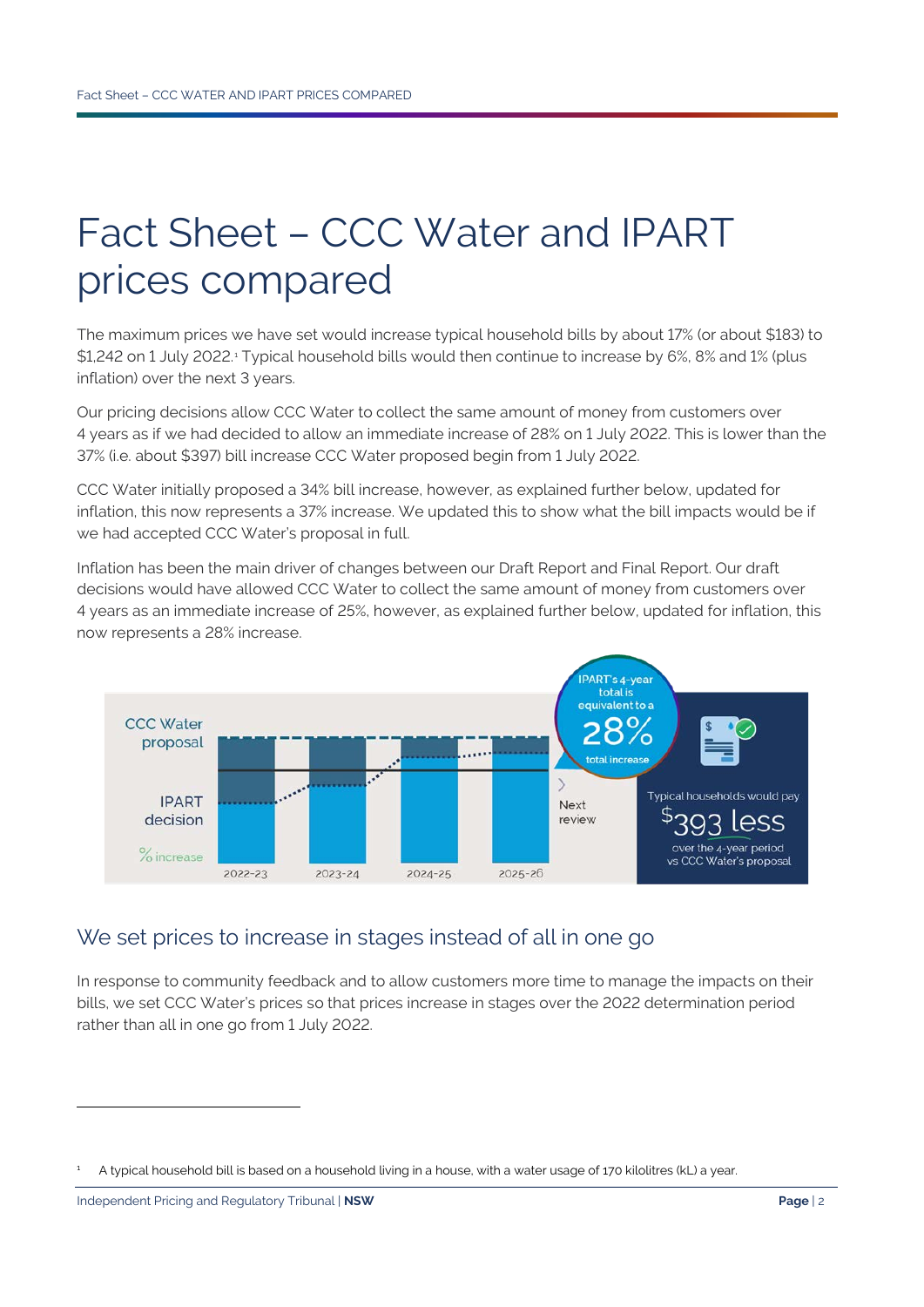For typical households, the bill impacts of the prices we have set are also lower than those under CCC Water's pricing proposal because we set prices to recover IPART's assessment of CCC Water's efficient costs, rather than the costs proposed by CCC Water.

In setting prices to recover CCC Water's efficient costs, we consulted on whether we should apply any required price increase immediately from 1 July 2022 or apply it in stages over the 4-year determination period. We considered all feedback and weighed up several options for staged price increases over the 4-year determination period.

In making our final pricing decisions, we adjusted our draft price path by moving more of the price increase from the first year of the period to the second and third years, to lower the bill impact in the first year of the determination period.

We consider our price path best balances the need to minimise overall bill impacts for customers, particularly in the first year of the determination, while ensuring CCC Water recovers its required revenue in each year of the period and has the funding needed to improve water services.

We also note that our 2022 Determination sets prices to 30 June 2026. We plan to review CCC Water's costs again, ahead of the next determination (scheduled for 2026-27) and set prices to ensure that customers pay no more than needed for their water services.<sup>[2](#page-2-0)</sup>

### Inflation is the main driver of changes between our Draft Report and Final Report

Changes in inflation were the main driver of the change in prices between our draft and final decisions. [Table](#page-3-0) 1 presents the key drivers of the price increases and typical bill impacts since our draft decisions.

Between our Draft and Final reports, we applied inflation updates to update costs (both operating and capital expenditure) and prices using the most up-to-date inflation data as at March 2022.

If our final decision used the same inflation rates as in the draft decision, the final increase would be equivalent to a 24% increase in typical household bills, due to a decrease in the weighted average cost of capital.

<span id="page-2-0"></span><sup>2</sup> The 2025-26 prices we have set as part of this review, are not a baseline for the next review and determination period. Prices from 2026-27 would be based on our assessment of our efficient costs at that time.